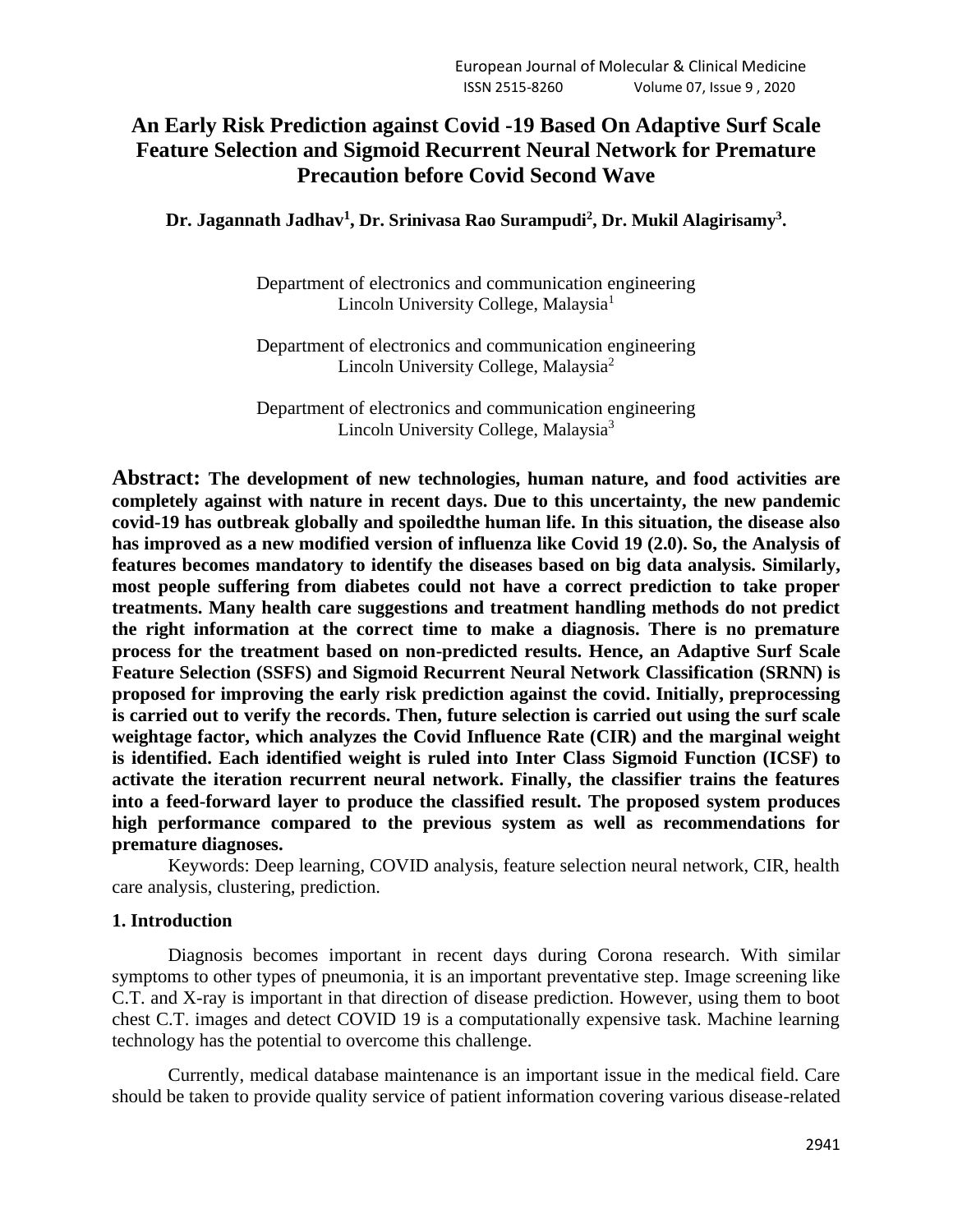and diagnostic functions. Medicine Data mining information is so complex that stored data cannot contain missing values and redundant data. Good data production and data reduction are essential before applying a data processing algorithm, affecting mining results. Accurate and consistent noise-free data make diagnostics quick and easy.

The massive amount of data set groups about patient particulars, diagnosis, and prescriptions handled by healthcare industries with more dimensions need deep learning processes. Analyzing the data by processing the image is divided into preprocessing, attribute collection, segmentation, transformation, feature selection, and classification to predict premature treatment data values.

Deep learning algorithms and essence are collections of machine learning positions trying to figure out complex issues by mapping them to different levels. With the development of big data, an important function is to study in-depth academic and optimization outcomes. Attributebased feature Selection is the bulk capacity analysis of dynamic data in image format for viewing patients screening.

Application of a set of adaptive image processing is well in doing PHR data analysis at multiple levels using different layers of nonlinear information from in-depth training image and database values. Deep learning can extract features based on information obtained through complexity in large data environments, but it is essential to do data mixing before Analysis. The information from PHR is used for information from the screening, and many factors are combined to make decisions, classify and improve.

Feature selection is data that is preprocessed efficiently by data processing technology to minimize data generation. It is very important to identify the most important risk factors associated with the disease in clinical diagnosis. It helps to remove unwanted attributes from continuous, rapid and effective disease data Related feature identifiers.

Classification and prediction whosefirst application is to train data to create model data processing technology, and as a result, model prediction is used to test the result. Various classification algorithms have been fitted with disease datasets to diagnose chronic diseases, and the results are highly promising. The most important thing is to develop new classification methods that can speed up and simplify diagnosing chronic diseases. Based on the classification results, the best performance needs the concrete methods to improve the perfromance.

#### **2. Related work**

V. Z. Marmarelis (2020) described that the scientific community is accelerating efforts to analyze the dynamics of the COVID-19 epidemic, which is to predict significant epidemiological outcomes, to assist its clinical administration in reasonable planning, and to guide socio-political decision-making inappropriate mitigation measures. According to the established sir system framework, this work includes a population of multiple "vulnerable," "infectious" and "recovery / delete" scores, and should define the dynamic relationship of the first-order differential equation.

R. F. Sear et al. (2020) described that Dangerous COVID 19 is a huge amount of misconduct on the internet. Use Machine learning to measure the content of COVID 19, health guidance, especially vaccine online antagonist. The development of an anti-VAX community around COVID 19 has received less discussion than the associated vaccine-dependent community. However, it is possible to obtain a broad cross-section of the COVID 19 vaccine in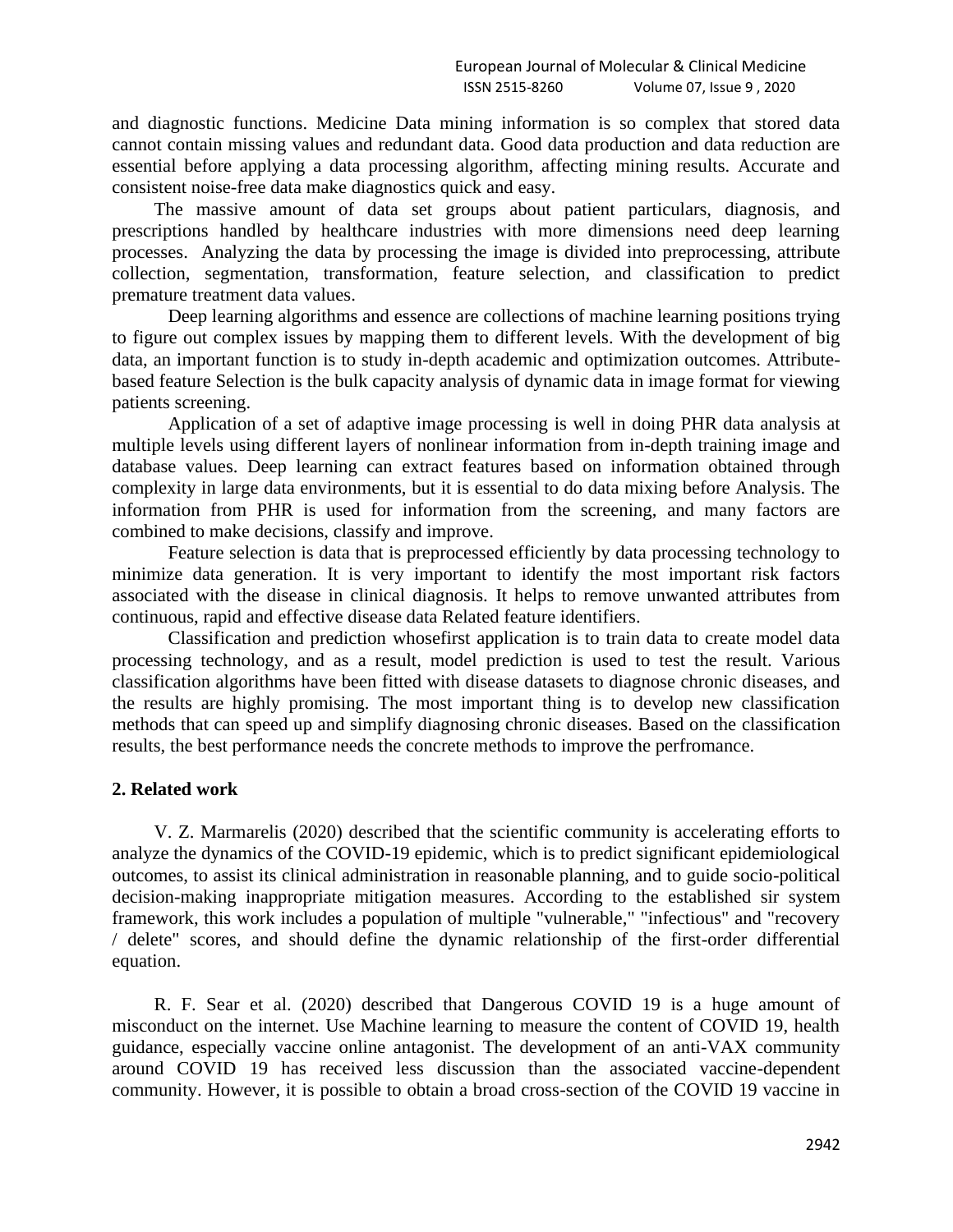the anti-VAX community, such as personal surveillance or mandatory fast surveillance for guidance from individuals.

H. Jelodar et al. (2020) described it as the convenient channels for users to discuss health issues and share information based on machine learning prediction. References are carried out from patients' features depending on the classification method.

R. Kavitha et al. (2016) described that cardiovascular classification data are cast-off in the preprocessing phase of the mining procedure of data set from a high-dimensional database. The original database includes data search space and storage space wherein unwanted and irrelevant data are stored. To accomplishorganizationcorrectness, the requirement to eliminateneedless and immaterial data is essential. The evolutionary discountmethod is used to wrap high dimensional data with some restrictions to reduce data complexity. The framework itself integrates cardiovascular prognosis for convenience.

U. Haq et al. (2019) described that Using machine learning (ML) models can be very effective in the early stages of diagnosing Heart Disease (H.D.). If diagnosed early, H.D. treatment and recovery can be effective. Assistant Doctors have to be developed through H.D. Identity Machine Learning (ML) technology.

Nair, R et al. (2019) described that extracting microscopic data for disease prognosis is a difficult machine learning task. The higher the percentage and the lower the sample, the higher is the calculation risk. To improve the classification signal-noise ratio, the algorithm can be used to obtain the most appropriate genes' performance. The block-based classification algorithm is then applied to these selected genes' data sets to obtain effective classifiers for future predictions.

Raweh, M et al. (2018) described the development of abnormal DeoxyriboNucleic Acid (DNA)methylation as an important factor in cancer. Understanding its mechanism has become important in the early years for early diagnosis and prognosis. With the advent of high output technologies, many challenges have been overcome to achieve the classification process using DNA methylation data. Higher evolutionary and DNA maturation data can lead to more noise prediction accuracy degradation.

H. Waseem et al. (2019) described that accurate and early predictions of cancer deaths in 2019 are estimatedas 9.6 million people approximately.This estimation helps the health care department regulate timely treatment to control the risk of suffering and death. Generally speaking, predictive systems based on Machine Learning (ML) use health data (genetic maps or clinical parameters). Algorithms are there to predict target values for learning cancer. However, forecast accuracy optimization is an important attempt to make accurate decisions.

J. Chiang et al. (2008) described the greening feature selection methods used in the Analysis of gene expression data. It can detect related functions without knowing the number of clusters in advance and determine if the center is approximately correct.

S. Lekha et al. (2018) described that the prognosis for non-invasive diabetes is becoming increasingly important over the past decade. After examining the serum of many people, a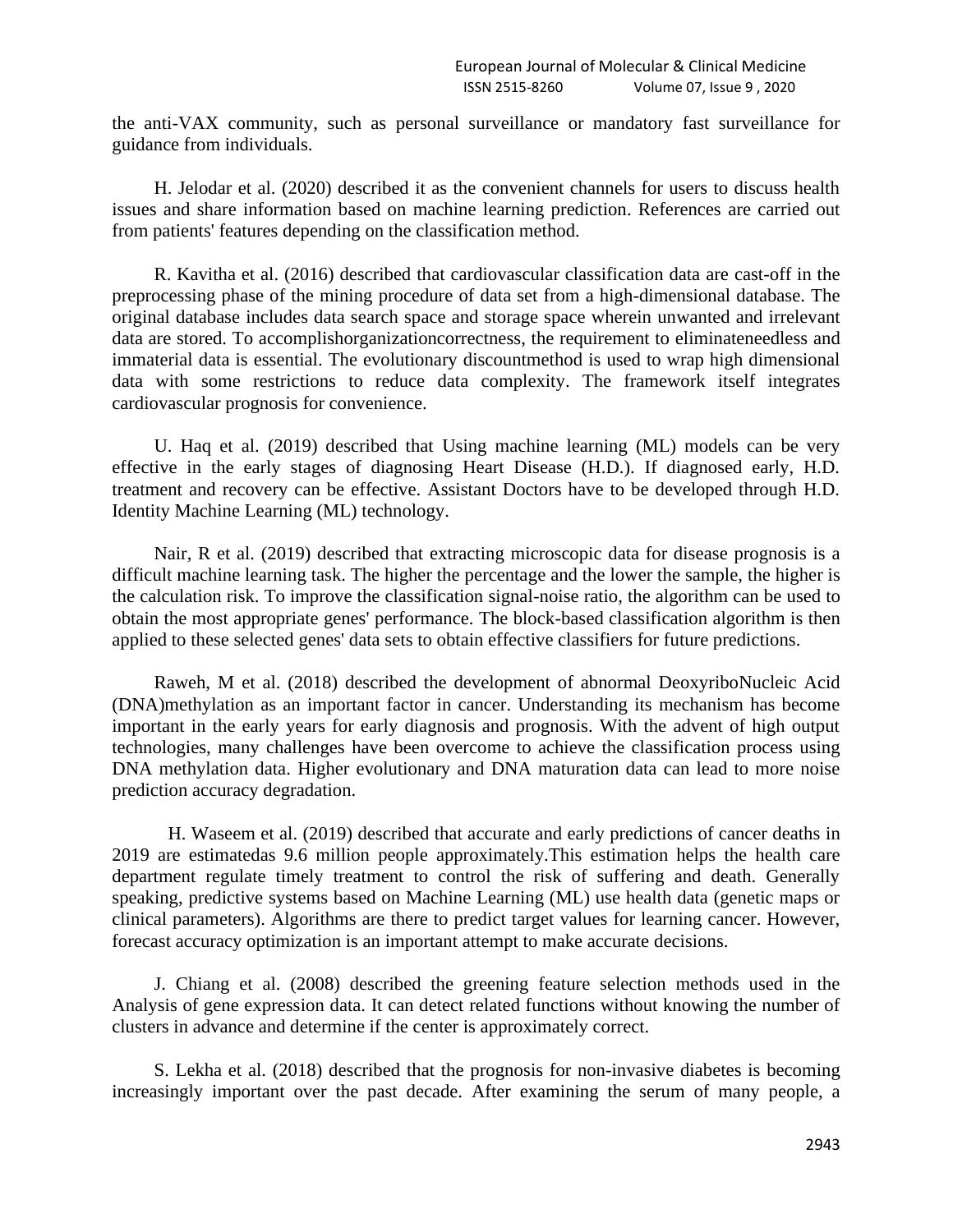promising alternative to human respiratory blood sugar level and acetone level appear to have shown a good correlation. This interaction establishes acetone as an acceptable parameter for diabetes. The most common data analysis strategy feature is to study biomarkers diagnosed with the respiratory disease using extraction and classification methods. However, applying signals can reduce computational costs and optimal real-time feature selection analysis, such as encountering such problems.

Warda M et al. (2020) described the Rapid growth rate of COVID 19 infection. Due to specific medications, it is possible to control the disease so that early diagnosis patients (COVID 19) cannot be treated. There is an important need to diagnose in the early stages of the disease and immediately isolate the affected person. Many studies are being implemented, but they have not yet introduced satisfactory results. Despite its simplicity, k is very favorable for complex classification problems by classifying adjacent ones. However, it can be easily captured.

S. B. Kotsiantis et al. (2011) described that many candidate features provide the complete characteristics of the classification task that is usually generated by the learning algorithm. However, it is often an inappropriate or excessive learning task for most people, which worsens the performance of the written material with leading accepted algorithm and leads overlap. Learning accuracy and training speed can be significantly impaired by these unwanted features.

Umut Ozkaya et al. (2019) described that Coronavirus (COVID 19) has been declared as infectious disease at the end of the World Health Organization 2019 Global Infectious Disease Recognition. Consent about infections also occurred in the use of Computer Graphics (CD) to provide fast and accurate results in early detection. It is a radioactive pointer showing images of the transformer COVID19 that show different behaviors.

Esteva A et al. (2017) described that early clinical screening and diagnostic skills are followed by dermoscopy biopsy and histological examination. The automatic classification of skin lesions using images is challenging due to the appearance of subtle degeneration of skin lesions. It is possible to make 4, 5 multiple granular material categories and 6, 7,8,9,10,11 integrates of Deep and Convolutional Neural Networks (CNN) to perform general and variable tasks. Demonstrate using a well-trained tip-to-end classification of the presence of a single CNN, direct skin lesion, using only pixels and disease labels input.

Lopamudra Dey et al. (2020) described that COVID 19 disease caused by SARS-cov-2 is an epidemic as declared by the World Health Organization on March 11, 2020. In 2020, this covid-19 has caused more than 6 million deaths. Protein-protein interaction (producer price index) plays an important role in the human body's SARS-cov-2 infection process. Recent studies suggest that some human proteins interact with some SARS-cov-2 protein, thereby, many potential interactions are determined.

Divya Jain et al. (2018) described that using feature selection and classification technology for diagnosing and prognosis of chronic diseases will be of immense help. A fully functional system that classifies the selection plays an important role in improving accuracy. Evolutionary reduction helps to improve the overall performance of machine learning methods. Disease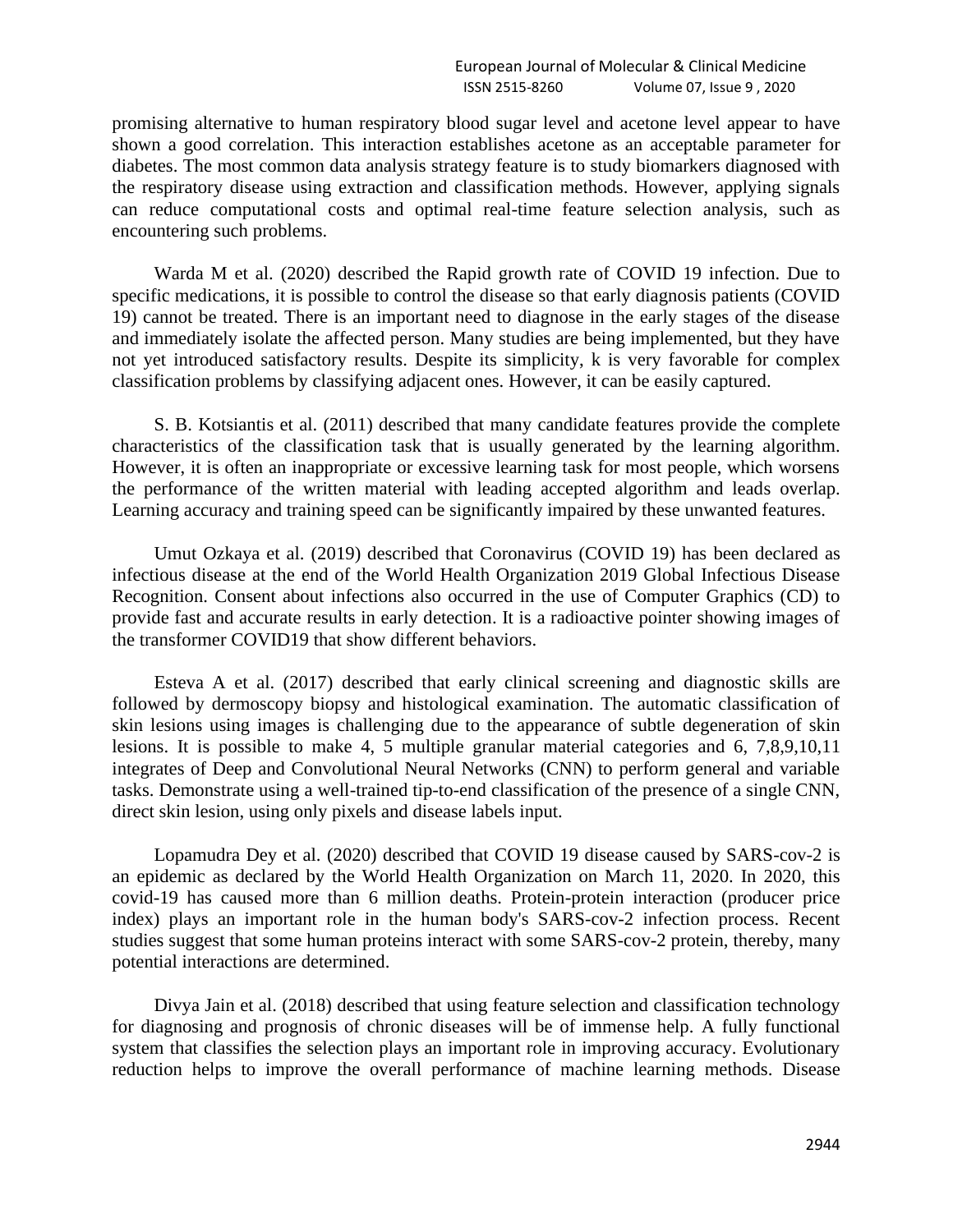Database effect Classification Algorithm Application for diseases, adaptive automated and intelligent diagnostic developing pledge results.

Du, Y et al. (2018) described that Functional imaging data, particularly functional magnetic resonance imaging data, were followed to reflect neural activation function coordination. It is expected to provide potential biomarkers for classifying changes or predicting neural function using the features to classify the data.

## **3. Adaptive SurfScale Feature Selection and Sigmoid Recurrent Neural Network**

This research aims to predict the covid infection for early diagnosis by developing an intelligence system based on a deep learning approach. An adaptive Surf Scale Feature Selection (SSFS) and Sigmoid Recurrent Neural Network Classification (SRNN) are proposed for improving the early risk prediction against the covid. The importance of data selection is based on optimized clustering, feature selection, and classification approaches to reduce data analysis's dimensionality through frequent spectral mapping. This research work intends to minimize the complications of Covid features through the multi-layered approach. An efficient image screening data analysis and physical fitness data analysis model is designed by selecting the frequent relevance of redundant feature arrays.



methods to reduce the neural classifier's burden. Figure 1 shows the architecture diagram for the S<sup>2</sup>FS-SRNNproposed system. The prediction accuracy is improved using multi-factor consideration like scaling features, subset evaluation, object segmentation, and boundary data analysis for redundancy feature evaluation. The optimization of neural classifiers provides the right selection of features inputs for a large dataset and improves the classification accuracy

#### **3.1 Data initialization**

Initially, the preprocessing was handled to reduce the features' dimension based on the auction filter which performs the variation in data present in patient records. This verifies the indexing values ordered count and the attributes to the equivalence values, null values, and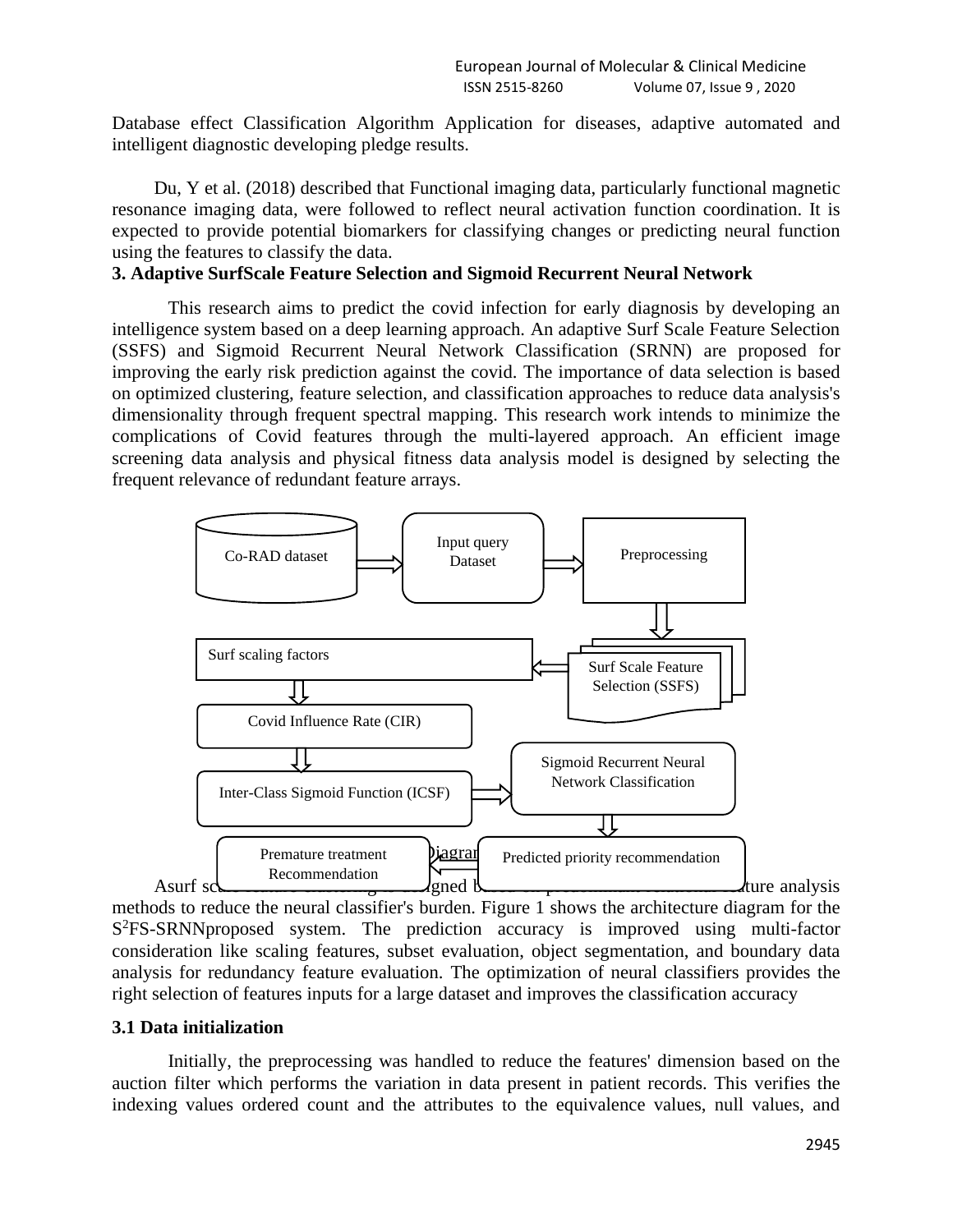empty values. The data preparation checks all features considered as attributes' presence important to getting values cleansing stemmed and filled the nearest values. The preprocessed dataset intakes collection of patient features like temperature, immunity status, cold, cough, ESR, CRP, CT screening, GIS collective data's like social distance through mobile distance observation, etc. The steps given below show that data preparation.

Algorithm

Input: Initialize CO-RAD dataset- Cds

Output: Filter Processed dataset -Fds.

Step 1: Cds= observe collective records labels.

Step 2: compute For. (Cds $\rightarrow$ I at the initialization at J feature)

Step 3: check if empty $\rightarrow$ true

Remove records, check cleansing null attribute, stemming the progress

Step 4: Fds= return rearranged data records

Step 5: end if end for;

Step 6: return as redundant R-Fds

The above algorithm describes the preprocessing stage to reduce the dimension based on an attribute by filtering the values. All the records contain multiple attributes as features referred to the single patient information.

## **3.2 Surf Scale Feature Selection (SSFS)**

The surf scale measures the relational measure, supporting covid direct act under the mean rate of maximum weightage. The feature which improves the c- reactive proteins (CRP) weightage belong states of immunity representation, because the immunity weight is an important feature to be considered.

The surfing factor finds the feature weights to select the scaling values between the class end margins. At each selection, weights are categorized into subgroups based on inner and outer set subgroups. This makes redundant deterministic values to make low dimension data values. In this, redundant feature groups are split into portioned groups, the hypothesis dimensionality space, and, in the subcategory of extracting features, reducing the complexity required to partitioning the data by inner and outer trained set.

Algorithm:

- Step 1: Input Phr dataset Co-RAD.
- Step 2: Select the label of attributes
- Step 3: Check the scaling values of margin weights Mgw

Step 4: Process each data as ForMgw $\rightarrow$ 1=0,1,2,as subdividing attribute partition

Select the relational values of class labels  $Im \rightarrow \{ESR, CRP, IMT\}$ 

Compute Low If weight scale Mean rate (Im)

 $MR \rightarrow$  inner feature Ot(i\*Mgw) = all partitions except i. Similarly as Where outer set  $\rightarrow$ Ot(i), Innerset  $\rightarrow$ It(i) Process up to  $Of(i)$ , = the i'th partition as MR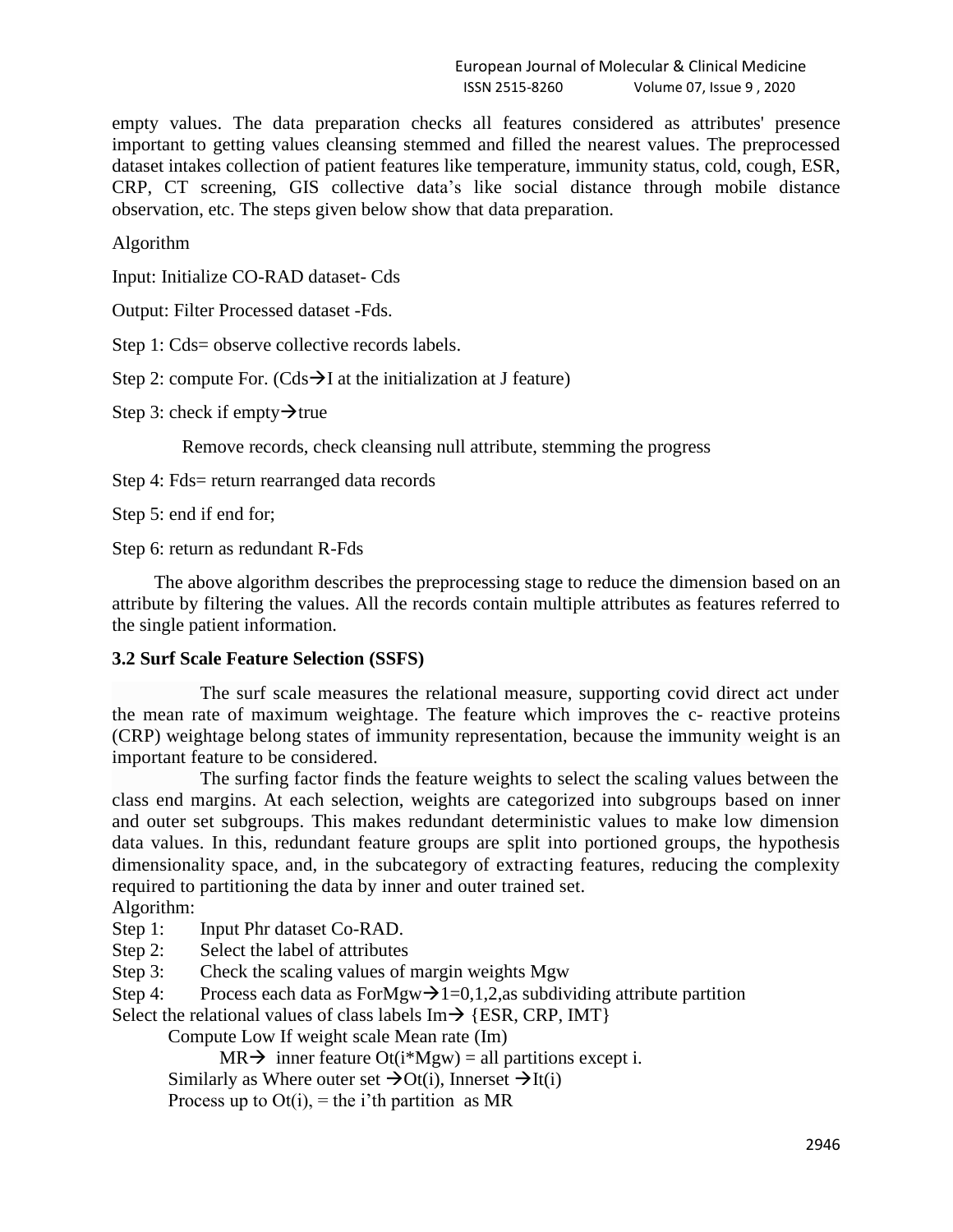Check initialization For  $j = 0, 1, ..., m$ Compute social Distance St Measure (Fs) with j components of Fs,  $I \rightarrow i + Fs$ End loop of (j). Choose the I.F.s with the s max feature weightage. Return the Ifs feature Step 5: Arranged feature as a redundant feature scale and select the scale value.

The selected Ifs feature is redundant which attains the scaling values to find the specific instance ofcovid influence rate selected based on the Influence rate. The estimation given below shows the deep feature weight age on different factors under the region of covid affection rate, social distance, spreading statistics, PHR immunity margins, economic communication etc.

## **3.3 Covid Influence Rate (CIR)**

The method uses the event similarity based on disease affection rate, social distance, spreading statistics, PHR immunity margins, economic communication, which are measured according to candidate most affected influence calculated by mean rate. Also, the mean rate is referred to as features present in each event class. According to the value of Event Support, a specific event has been selected and produced as a result.

Algorithm

Initialize data source form covid collective source.

For each source s

For each class l

For each Decision nodes

$$
size(N)
$$
  
If  $Fv(Pl) \in s$  then  
 $i = 1$ 

Count  $=$  count  $+1$ .

Compute Feature limits  $\text{Fli} = \frac{\text{Fv}(\text{pi} + \text{AmR})}{\text{Fv}(\text{marginal weight})} \times \text{Fv}(\text{NI})$ 

Compute spatial data forum Information data rate IrPl.

$$
IrPl = \frac{Fv(l-1)(Lower limit)}{Fv(l-1)(marginal weight)} \times Fv(l-1)(NI)
$$

Compute Co\_Rad -I.R. = 
$$
CI/_{IrPl}
$$

End

End

ComputeCo\_Rad Influence Rate (CIR).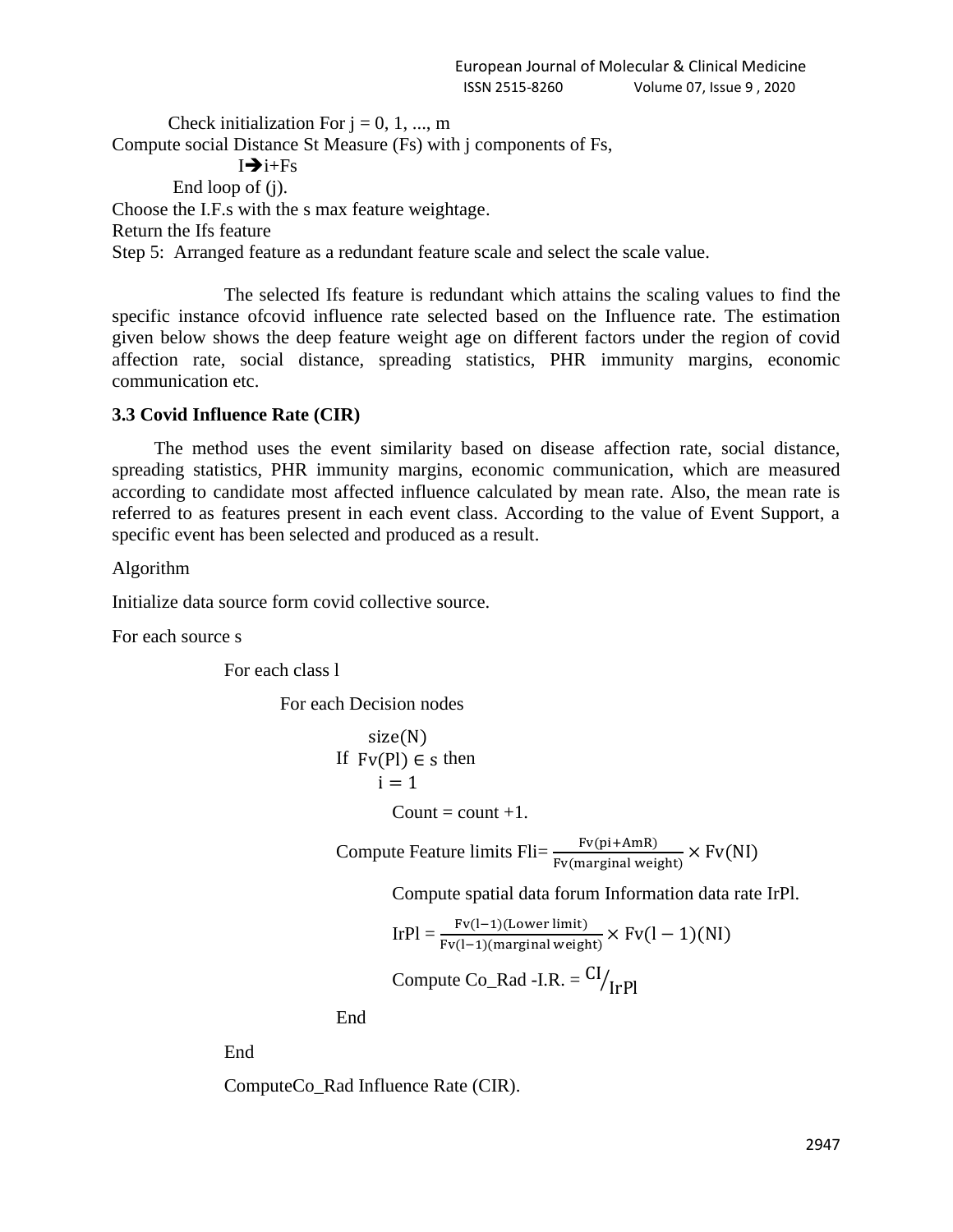$$
ITS = (\frac{Fv(Upperlimit)}{Fv(marginal weight)} \times Fv(NI)) \times Std(IR)
$$

If 
$$
ITS > Th
$$
, then

Add to vulnerable set  $VS = \sum$ (Sources  $\in Vs$ ) ∪ s

End

Stop

The event prediction process is presented above the pseudocode, and the method computes the event support for various event classes. Finally, a single event has been selected as a possible event to produce a result

#### **3.4 Inter Class Sigmoid Function (ICSF)**

In this stage, the activation function creates the logical neuron for selecting the features trained into the feed-forward neural network. Each neuron is ruled into logical conditions, making CIR maximum weight intakes by substituting multiple searches and matching class hidden layers. The structural path of layers selects the features according to the Inter Class Sigmoid Function  $F(x)$  and inter-class sigmoid values.

Exponential representation of Inter Class Sigmoid Function is logistic functions, which are represented as.

The function 
$$
f(x) = \begin{cases} y = 1 \text{ if } \sum_{i=1}^{n} w_i x_i \ge b \ y = 0 \text{ otherwise} \end{cases}
$$
 ....(1)

where  $f(x)$  in equation (1) remains the logistic activation of neuron trained with Inter Class Sigmoid Function.

$$
y = \frac{1}{1 + e^{-(w^T x + b)}} \dots (2)
$$

The Inter Class Sigmoid Function  $e^{-(w^T x + b)}$  exponential point represents the sigmoid function. The neurons weight W iterates the input function to the Inter Class Sigmoid Function neuron. The weightage are activated at each neuron  $\ell$  at the weight at feed into b hidden layer to Compute  $\hat{v}$  as Compute  $\ell(w, b)$ , the iteration be tuned and w and b with trained neurons and feed layer.

$$
w_{(t+1)} = w_t - \mathbb{N} \triangle w_t
$$
 at weightage level  $b_{(t+1)} = b_t - \mathbb{N} \triangle b_t ... (3)$ 

Iterate till the end the neuron gets the closer mean value get trained by neurons. The calculation of the terminal output produce the derivative weights inInter Class Sigmoid Function

This Inter Class Sigmoid Functionfinalizes the neuron iteration based on  $F(x)$  logical conditions that make the neural layer tuning function. Each iteration is tuned according to the Maximum weight observed from the trained class beyond the disease influence rate limit. If any distinction of neurons is selected as per weightage of class labels, the adjusted with support features called relational features.

#### **3.5 Sigmoid Recurrent Neural Network Classification**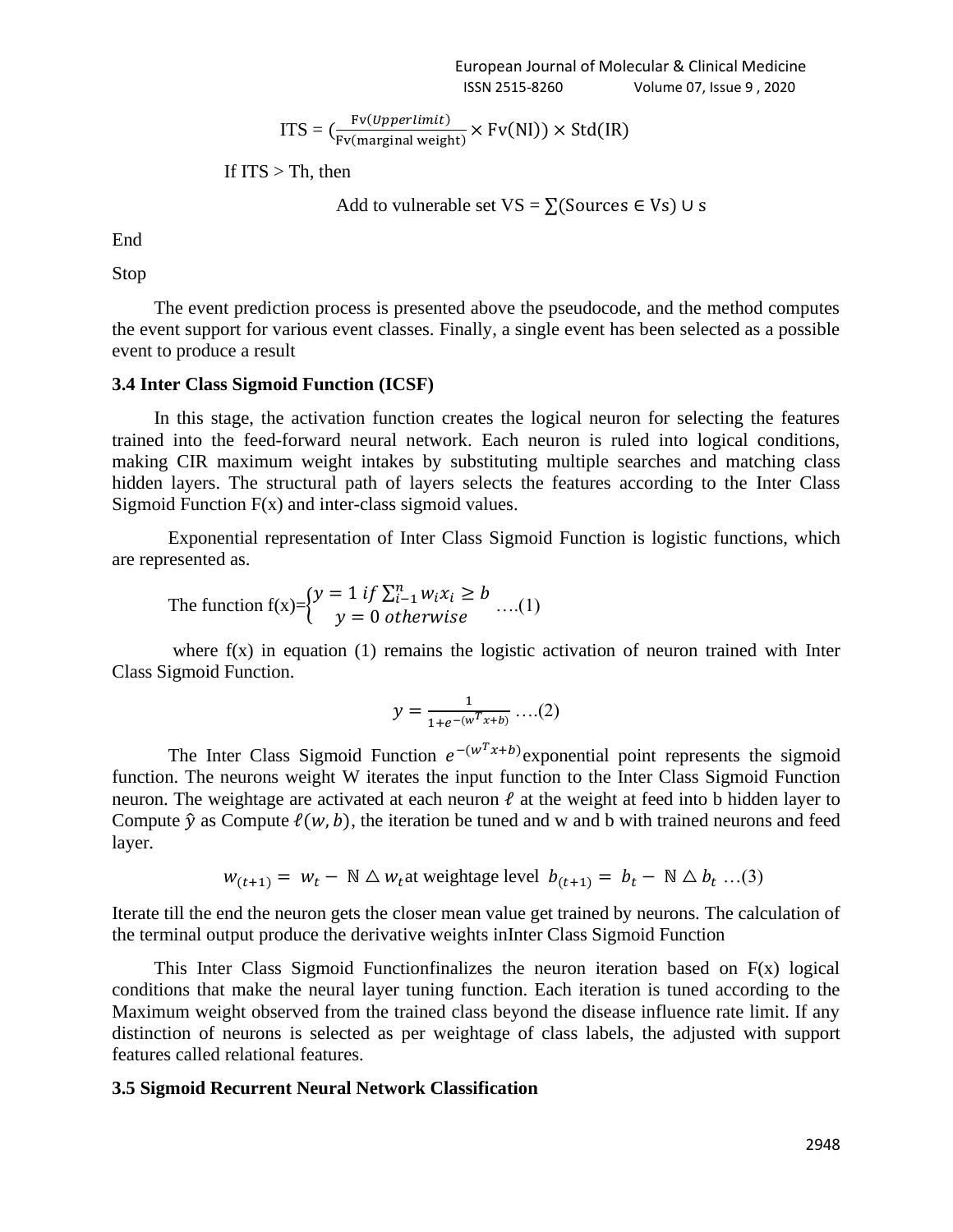This classifier initiates the selective features at spectral points into internal layer whose calculation collective weightage neurons are correspondingly forming optimized hidden neurons trained with activation function. Hidden neurons can intercede between the outside information and network yield with correlation features with logical representation. Intermittent numerals haveformed more than one recurrent to form feed forward layer. It might comprise a separate layer of neurons with every neuron serving its yield motion back to the various neurons' contributions based on the decision carried. This reduces the search reputation on the classifier to the closest weightage.

Algorithm:

Step 1: Construct anInter Class Sigmoid Function with neural network

Step 2: Initialize scaling vectors as features input

Step 3: fix the sigmoid rule Max set Limits of feature index Fsi to each neurons

Step 4: Compute the search feature closer Neurons

Fsi(Fst $\rightarrow$ w.xi+b)>= y- $\epsilon i$ ,  $\epsilon y \ge 0$ ,  $1 \le y \le n$ 

Step 5: for executing fsi as Max feature Mx

Step 6: compute all scaling features according to their fitness best-case measure

All input data samples  $x = x_i w_{ij}$  defines these quences

$$
Z_{ij} = x_i w_{ij}; Z_j = \sum i Z_{ij} + X_j = g(Z_j)
$$

Sort all the features to index F as cluster Fci

$$
f(xfci) = \sum ir_i
$$

Step 7: The remaining features at Max point Ci as for

Step 8: Computing forward layerCi as for all scaling j

Step 9: Compute xci,j Indexed weight modification

Produce optimal class  $\rightarrow$  new, ci,j

Indexing class  $\rightarrow$ Xnew, ci, j = Xci, j + ά \* (Xbest, ci – Xci, j) \* r<sup>2</sup>

Step 10: Compute the scaling marginal if  $xci, j=x$  is the best, ci class then

Fix margin winner class Xnew,  $ci = \beta^*$ Center,  $ci$ 

Step 11: Add class Maxi, j and update xnew, ci, j

$$
_{\text{Center,ci,d}} = \frac{1}{nci} \sum_{l=1}^{nci} xci, l, d
$$

Step 12: end if

Step 13: Scaling end cluster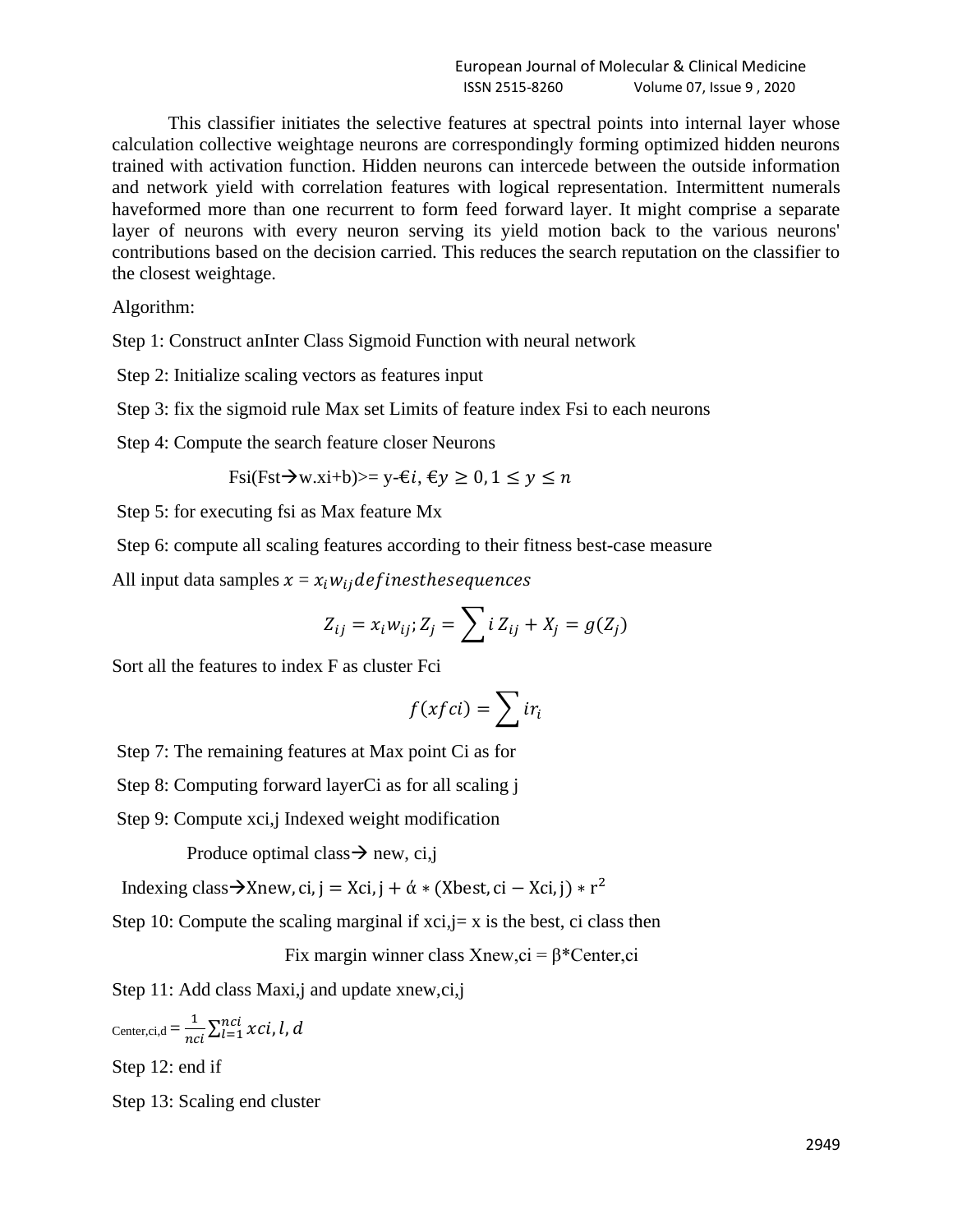Step 14: Max Point end

Step 15: for all class ci in the features, do

Step 16: attain to modify the new scaling features weight in class ci by

$$
Class\,st = \frac{1}{2n} \sum_{i=1}^{n} (\hat{x}_i - x_i)^2 + \beta \sum_{j=1}^{m} KL(p|\hat{p}_j) + \frac{\lambda}{2} \sum_{i=1}^{n} \sum_{j=1}^{m} \theta_{ij}^2)
$$

Step 17: end for

18: Calculate scaling weight closer by the newly created class

 $P(F_{max\rightarrow c}) = X_{\omega \in A} p(\omega)$  where  $p(\omega) \ge 0$ 

Step 19: create priority, Max, ascending index until  $t <$  MaxGen

 $X_{\omega \in A}$  p( $\omega$ ) = 1 in highly recommendation set of X={x1, x2..}

Step 20: Recommend the weighted Max class.

This forms subset correlation data points on hidden layers for a considerable number of layers comparable with original weightage to categorize the class. All the layers are nonlinear. Activation function figures out the internal result of the input vector and the heaviness of that unit constructs worldwide approximations to I/O mapping. Only the synaptic weights must be scholarly found to classify the result to produce high performance.

#### **4. Results and Discussion:**

The proposed adaptive Surf Scale Feature Selection (SSFS) and Sigmoid Recurrent Neural Network Classification (SRNN) for improving the early risk prediction against the covid using python framework and its performance in restricting the pandemic are measured. The performance of the method has been validated under various parameters. The method has been validated for its performance using different data sets with dissimilar methods CNN (Convolution Neural Network) based Covid Infection Transmission Analysis (CNN-CITA) with monitoring rate called screening National Care (NC). The results obtained have been presented in this section.

| Parameters        | Value               |
|-------------------|---------------------|
| <b>Tool Used</b>  | Python framework    |
| Data set          | GIS, Covid Data set |
| Number of regions | 35                  |
| Number of Users   | 1 million           |
| TimeLine          | 3 months            |

Table 1: Details of a Data set

The data set is used to evaluate the proposed algorithm's performance, as presented in Table 1. According to the details in Table 1, the method's performance has been measured and presented in this section.

Table 2: Performance on Infection Transmission Analysis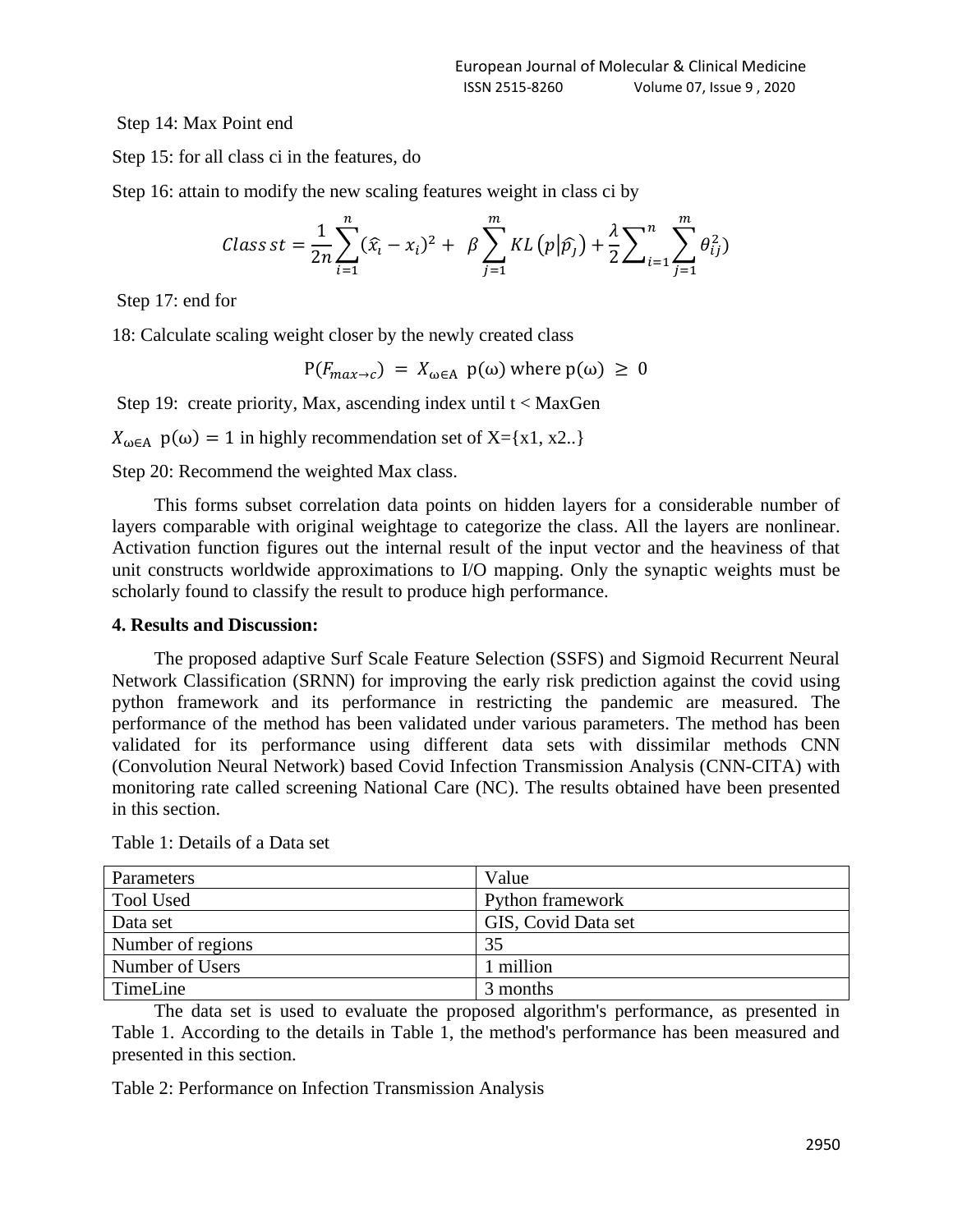European Journal of Molecular & Clinical Medicine ISSN 2515-8260 Volume 07, Issue 9 , 2020

| Performance on Infection Transmission Analysis |               |               |                 |  |
|------------------------------------------------|---------------|---------------|-----------------|--|
| Methods                                        | 3 Lakhs users | 5 Lakhs Users | 1 Million Users |  |
| Infection Disease System                       | 72            | 76            | 79              |  |
| <b>Hygienic Measures</b>                       | 76            | 79            | 83              |  |
| Screen NC                                      | 79            | 84            | 86              |  |
| <b>CNNCITA</b>                                 | 86            | 91            | 97              |  |
| $S2FS-SRNN$                                    | 89            | 92            | 98              |  |

The performance of infection transmission analysis produced by different methods has been measured and presented in Table 2. The results indicate that the proposed S<sup>2</sup>FS-SRNN approach has produced higher performance in infection transmission analysis.



Figure 2: Analysis of Infection Transmission Analysis

The performance in analyzing and identifying the infection transmission produced by the different methods is measured and presented in Figure 2. The proposed  $S^2FS-SRNN$  approach has produced higher performance than other methods.

Table 3: Analysis of false ratio

| False Ratio on Infection Transmission Analysis |               |               |                 |  |
|------------------------------------------------|---------------|---------------|-----------------|--|
| Methods                                        | 3 Lakhs users | 5 Lakhs Users | 1 Million Users |  |
| <b>Infection Disease System</b>                | 28            | 24            | 21              |  |
| <b>Hygienic Measures</b>                       | 24            | 21            | 17              |  |
| Screen NC                                      | 21            | 16            | 14              |  |
| <b>CNN-CITA</b>                                | 14            | Q             | 3               |  |
| $S2FS-SRNN$                                    |               | 7             |                 |  |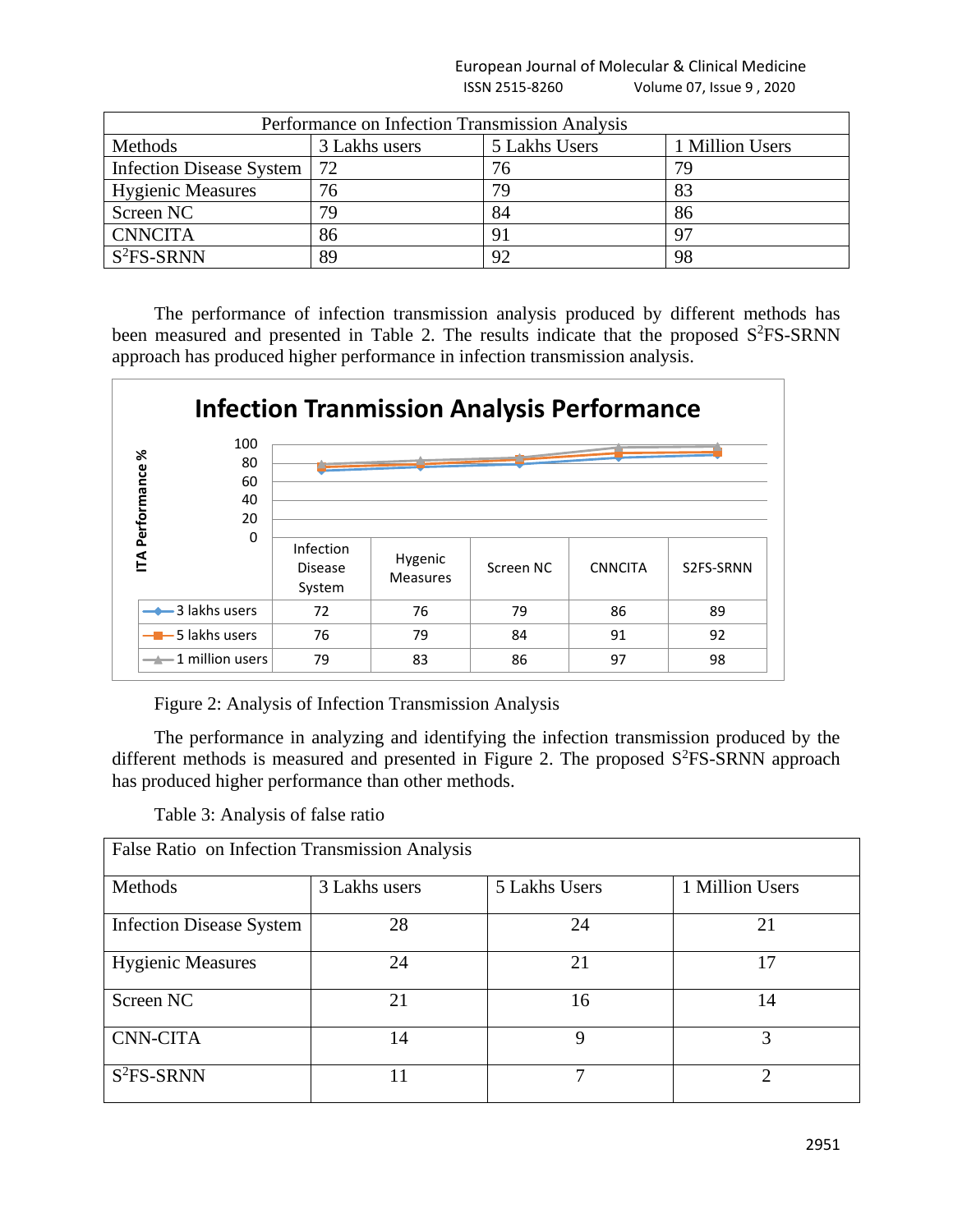The false ratio produced by different infection transmission analysis approaches has been measured and presented in Table 3. The proposed  $S<sup>2</sup>FS-SRNN$  approach has produced less false ratio compared to other techniques.



Figure 3: Analysis of false classification ratio

The performance in falsely classifying the infection transmission is measured, and the false ratio is computed for different conditions according to the number of persons in each region. According to that, the proposed  $S^2$ FS-SRNN approach has produced less false ratio than other methods.

| Table 4: Analysis of time complexity |  |
|--------------------------------------|--|
|--------------------------------------|--|

| Time Complexity in Millie Seconds |               |               |                 |  |
|-----------------------------------|---------------|---------------|-----------------|--|
| Methods                           | 3 Lakhs users | 5 Lakhs Users | 1 Million Users |  |
| Infection Disease System          | 73            | 79            | 89              |  |
| <b>Hygienic Measures</b>          | 69            | 74            | 83              |  |
| Screen NC                         | 56            | 69            | 78              |  |
| <b>CNNCITA</b>                    | 14            | 21            | 29              |  |
| $S2FS-SRNN$                       | 10            | 15            | 18              |  |

The time complexity introduced by different methods is measured and presented in Table 4, which shows that the proposed  $S^2$ FS-SRNN approach has produced less time complexity than other techniques.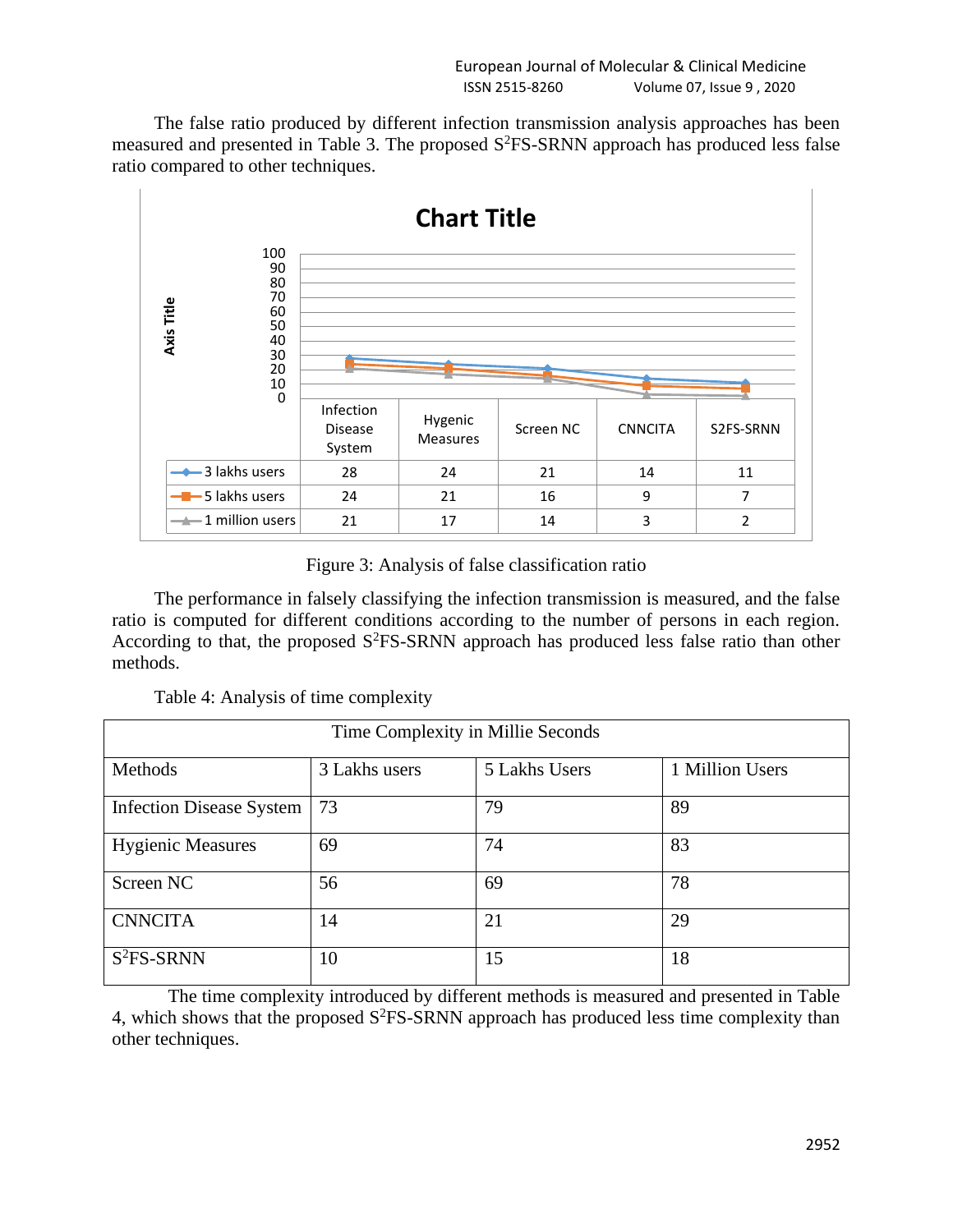

## Figure 4: Analysis of Time Complexity

The time complexity incurred by different methods in analyzing the infection transmission is measured and presented in Figure 4. The proposed  $S<sup>2</sup>FS-SRNN$  approach has produced less time complexity in ITA than other methods.

## **5. Conclusion**

This paper concludes that the new intent,an adaptive Surf Scale Feature Selection (SSFS) and Sigmoid Recurrent Neural Network Classification (SRNN) for improving the early risk prediction against the covid, has performed the early prediction of COVID – 19 for premature treatment. This method has produced an efficient relational feature analysis for identifying the most rate of disease influence rate. The features are in redundant form to make the importance of real entities belonging to the virus parameters. This relational data help identify important feature dependencies to make delight weightage using predictionrate. The identified features are trained into the feed-forward neuralnetwork. The neural network gets a deep activation function to classify the result. This proposed system has produced 98% best performance than the previous methods and recommendation for precautions against covid spreading**.**

#### **Reference**

1.V. Z. Marmarelis, "Predictive Modeling of Covid-19 Data in the U.S.: Adaptive Phase-Space Approach," in IEEE Open Journal of Engineering in Medicine and Biology, vol. 1, pp. 207-213, 2020, doi: 10.1109/OJEMB.2020.3008313.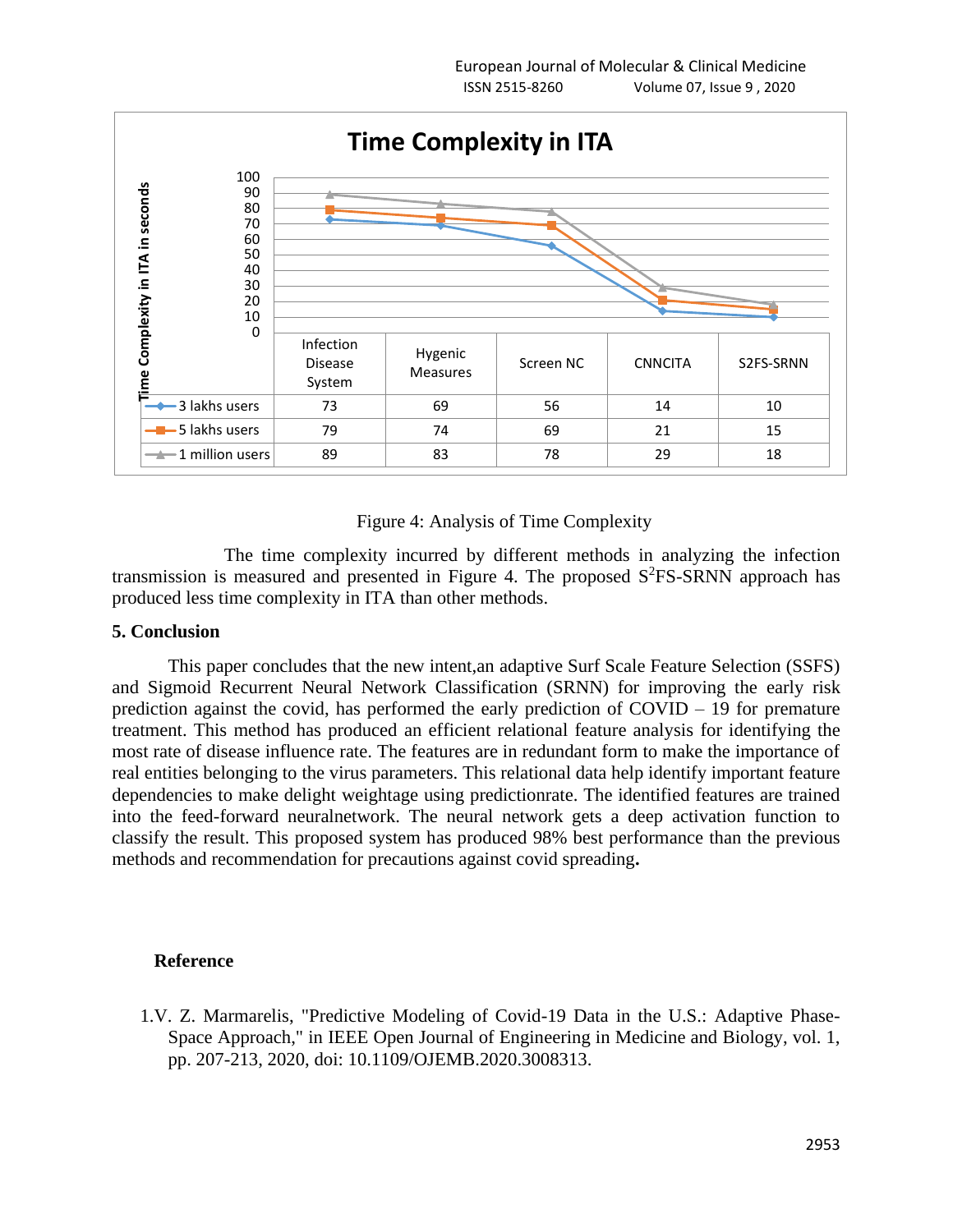- 2.R. F. Sear et al., "Quantifying COVID-19 Content in the Online Health Opinion War Using Machine Learning," in IEEE Access, vol. 8, pp. 91886-91893, 2020, doi: 10.1109/ACCESS.2020.2993967.
- 3.H. Jelodar, Y. Wang, R. Orji and S. Huang, "Deep Sentiment Classification and Topic Discovery on Novel Coronavirus or COVID-19 Online Discussions: NLP Using LSTM Recurrent Neural Network Approach," in IEEE Journal of Biomedical and Health Informatics, vol. 24, no. 10, pp. 2733-2742, Oct. 2020, doi: 10.1109/JBHI.2020.3001216.
- 4.Y. Li et al., "Efficient and Effective Training of COVID-19 Classification Networks With Self-Supervised Dual-Track Learning to Rank," in IEEE Journal of Biomedical and Health Informatics, vol. 24, no. 10, pp. 2787-2797, Oct. 2020, doi: 10.1109/JBHI.2020.3018181.
- 5.Waheed, M. Goyal, D. Gupta, A. Khanna, F. Al-Tudjman and P. R. Pinheiro, "CovidGAN: Data Augmentation Using Auxiliary Classifier GAN for Improved Covid-19 Detection," in IEEE Access, vol. 8, pp. 91916-91923, 2020, doi: 10.1109/ACCESS.2020.2994762.
- 6.S. Naganjaneyulu and B. S. Rao, "A Novel Feature Selection Based Classification Algorithm for Real-Time Medical Disease Prediction," 2018 IEEE 17th International Conference on Cognitive Informatics & Cognitive Computing (ICCI\*CC), Berkeley, CA, 2018, pp. 275-282, doi: 10.1109/ICCI-CC.2018.8482045.
- 7.R. Kavitha and E. Kannan, "An efficient framework for heart disease classification using feature extraction and feature selection technique in data mining," 2016 International Conference on Emerging Trends in Engineering, Technology and Science (ICETETS), Pudukkottai, 2016, pp. 1-5, doi: 10.1109/ICETETS.2016.7603000.
- 8.U. Haq, J. Li, M. H. Memon, M. Hunain Memon, J. Khan and S. M. Marium, "Heart Disease Prediction System Using Model Of Machine Learning and Sequential Backward Selection Algorithm for Features Selection," 2019 IEEE 5th International Conference for Convergence in Technology (I2CT), Bombay, India, 2019, pp. 1-4, doi: 10.1109/I2CT45611.2019.9033683.
- 9.Nair, R. Rasheed, K. Maheeshma, L. Aiswarya and K. R. Kavitha, "An Ensemble-Based Feature Selection and Classification of Gene Expression using Support Vector Machine, K-Nearest Neighbor, Decision Tree," 2019 International Conference on Communication and Electronics Systems (ICCES), Coimbatore, India, 2019, pp. 1618-1623, doi: 10.1109/ICCES45898.2019.9002041.
- 10. Raw, M. Nassef and A. Badr, "A Hybridized Feature Selection and Extraction Approach for Enhancing Cancer Prediction Based on DNA Methylation," in IEEE Access, vol. 6, pp. 15212-15223, 2018, doi: 10.1109/ACCESS.2018.2812734.
- 11. R. Robbins, W. Zhang, J. K. Bertrand and R. Rekaya, "The ant colony algorithm for feature selection in high-dimension gene expression data for disease classification," in Mathematical Medicine and Biology: A Journal of the IMA, vol. 24, no. 4, pp. 413-426, Dec. 2007, doi: 10.1093/imammb/dqn001.
- 12. H. Waseem et al., "On the Feature Selection Methods and Reject Option Classifiers for Robust Cancer Prediction," in IEEE Access, vol. 7, pp. 141072-141082, 2019, doi: 10.1109/ACCESS.2019.2944295.
- 13. J. Chiang and S. Ho, "A Combination of Rough-Based Feature Selection and RBF Neural Network for Classification Using Gene Expression Data," in IEEE Transactions on NanoBioscience, vol. 7, no. 1, pp. 91-99, March 2008, doi: 10.1109/TNB.2008.2000142.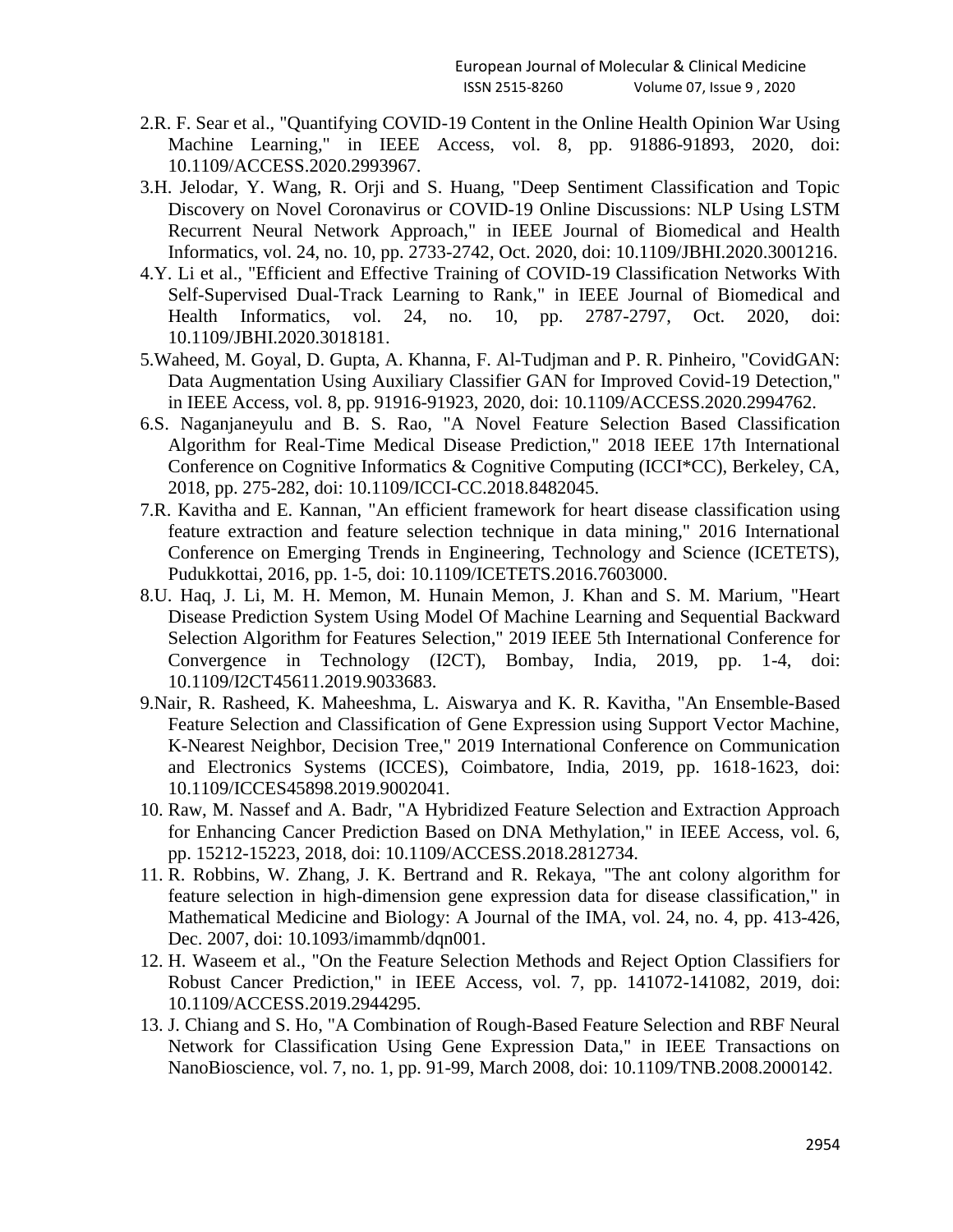- 14. S. Lekha and S. M., "Real-Time Non-Invasive Detection and Classification of Diabetes Using Modified Convolution Neural Network," in IEEE Journal of Biomedical and Health Informatics, vol. 22, no. 5, pp. 1630-1636, Sept. 2018, doi: 10.1109/JBHI.2017.2757510.
- 15. Warda M. Shaban, Asmaa H. Rabie, Ahmed I. Saleh, M.A. Abo-Elsoud,A new COVID-19 Patients Detection Strategy (CPDS) based on hybrid feature selection and enhanced KNN classifier, Knowledge-Based Systems,Volume 205,2020,106270,ISSN 0950-7051.
- 16. S. B. Kotsiantis, Feature selection for machine learning classification problems: a recent overview, Springer Science+Business Media B.V. 2011.
- 17. Umut Ozkaya , Saban Ozturk , Mucahid Barstugan," Coronavirus (COVID-19) Classification using Deep Features Fusion and Ranking Technique", https://arxiv.org,2019.3
- 18. Esteva A, Kuprel B, Novoa RA, Ko J, Swetter SM, Blau HM, et al. Dermatologist-level classification of skin cancer with deep neural networks. Nature. 2017;542(7639):115-8.
- 19. Lopamudra Dey, Sanjay Chakraborty, Anirban Mukhopadhyay,Machine learning techniques for sequence-based prediction of viral–host interactions between SARS-CoV-2 and human proteins,Biomedical Journal, Volume 43, Issue 5,2020,Pages 438-450,ISSN 2319-4170.
- 20. Divya Jain, Vijendra Singh,Feature selection and classification systems for chronic disease prediction: A review,Egyptian Informatics Journal,Volume 19, Issue 3,2018,Pages 179-189.
- 21. D. Zhao, D. Zhu, J. Lu, Y. Luo, and G. Zhang, "Synthetic Medical Images Using F&BGAN for Improved Lung Nodules Classification by MultiScale VGG16," Symmetry, vol. 10, p. 519, 2018.
- 22. A. Mikołajczyk and M. Grochowski, "Data augmentation for improving deep learning in image classification problem," 2018 International Interdisciplinary PhD Workshop (IIPhDW), pp. 117–122, 2018.
- 23. B. Subanya and R. R. Rajalaxmi, "Feature selection using Artificial Bee Colony for cardiovascular disease classification," 2014 International Conference on Electronics and Communication Systems (ICECS), Coimbatore, 2014, pp. 1-6, doi: 10.1109/ECS.2014.6892729.
- 24. Xiao Liu, Xiaoli Wang, Qiang Su, Mo Zhang, Yanhong Zhu, Qiugen Wang, Qian Wang, "A Hybrid Classification System for Heart Disease Diagnosis Based on the RFRS Method", Computational and Mathematical Methods in Medicine, vol. 2017, Article ID 8272091, 11 pages, 2017. [https://doi.org/10.1155/2017/8272091.](https://doi.org/10.1155/2017/8272091)
- 25. Du, Y., Fu, Z., & Calhoun, V. D. (2018). Classification and Prediction of Brain Disorders Using Functional Connectivity: Promising but Challenging. Frontiers in Neuroscience, 12. doi:10.3389/fnins.2018.00525

## **About the Authors:**